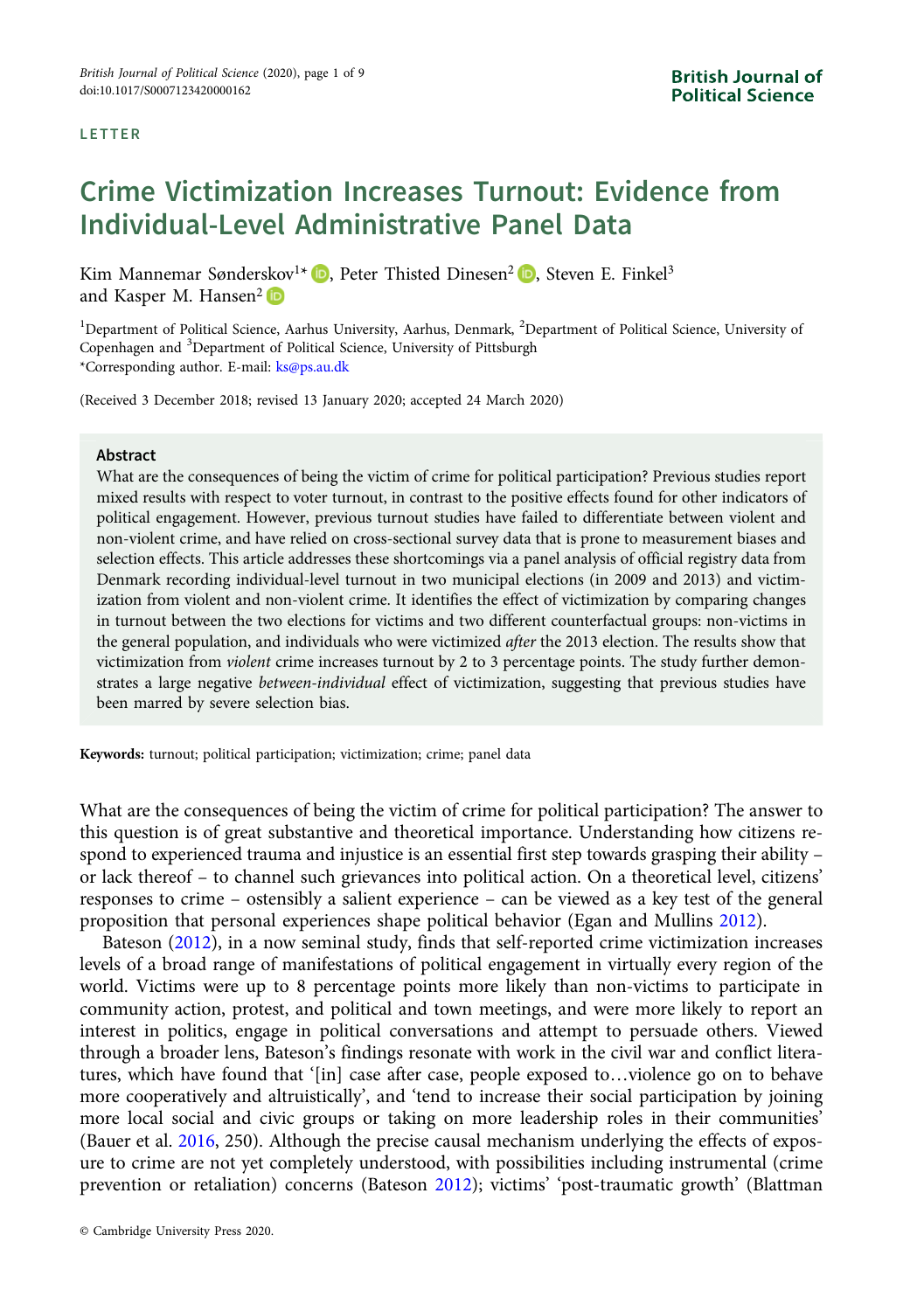[2009\)](#page-7-0), anger or the cathartic effects of participation in alleviating psychic distress (Morrison and Rockmore [2016](#page-8-0)); and the social affirmation of in-group identity, empathy and solidarity through participation (Dorff [2017;](#page-8-0) Grosjean [2014](#page-8-0); Hartman and Morse [2018\)](#page-8-0), the empirical regularity seems clear: 'victimization is always associated … with increases in the probability that an individual will engage in high levels of political activity' (Bateson [2012](#page-7-0), p.575).

Curiously, this 'regularity' is far from settled in the field of voter turnout, the most prevalent form of political participation in virtually every established and emerging democracy in the world. Some work does find that victimization increases voting, voter registration or vote intentions (Bellows and Miguel [2009;](#page-7-0) Berens and Dallendörfer [2019;](#page-7-0) Blattman [2009\)](#page-7-0), but a large swath of other research suggests that victimization has a negative effect on turnout in both national and local elections, presumably due to a withdrawal from public life and a loss of faith in institutions (Trelles and Carreras [2012](#page-8-0); Ley [2018](#page-8-0)). Malone ([2013\)](#page-8-0) and Ley ([2018](#page-8-0)), for example, show that self-reported victimization leads to lower levels of turnout in Mexico. Similarly, Coupe and Obrizan ([2016\)](#page-7-0) report negative effects of experiencing physical violence on individual-level turnout in Ukraine. Relatedly, several studies show negative effects of self-reported exposure to electoral violence or intimidation on subsequent turnout (for example, Bratton [2008;](#page-7-0) Collier and Vicente [2014](#page-7-0)). In short, the existing evidence suggests that, in contrast to the consistent positive patterns seen for other indicators of political engagement, victimization has a much less clear effect on voter turnout.

In addition to the inconsistent results and limited geographic scope, it is also the case that previous turnout studies have been based on suboptimal data and research designs. More specifically, they have relied exclusively on self-reported survey measures of both victimization and turnout, most likely resulting in biased estimates given that both constructs are measured with considerable random and systematic error due to, for example, recall bias and social desirability bias (Bernstein, Chadha and Montjoy [2001;](#page-7-0) Skogan [1981](#page-8-0)), and given the existence of systematic non-response as victims may be less likely to respond to surveys in the first place (Elliott and Ellingworth [1997](#page-8-0)). Another shortcoming is the failure of many previous studies to differentiate between different types of crime, most pertinently whether the crime is violent or not. The 'severity' of the crime is of fundamental importance for the health-related and psychological consequences of crime (Lurigio [1987](#page-8-0)), and therefore there are good reasons to expect differential effects of violent and non-violent crimes in terms of political impacts as well (Berens and Dallendörfer [2019](#page-7-0); Coupe and Obrizan [2016](#page-7-0)).

Aside from being vulnerable to these problems of conceptualization, measurement, and nonresponse, previous turnout studies have all been based on cross-sectional data, with clear deficiencies in terms of causal identification. Even after including a range of control variables, it is impossible, using this design, to rule out the possibility that victimized and non-victimized individuals differ on unobserved factors – for example, in the composition of their social network, in their lifestyle or in their personality – which also influence their likelihood of turning out to vote. This possibility is buttressed by previous studies reporting significant negative relationships between prior political engagement and subsequent crime victimization (Bateson [2012](#page-7-0); Morrison and Rockmore [2016\)](#page-8-0).

Given these shortcomings in previous studies, we argue that the true impact of crime victimization on voter turnout remains essentially unknown. What is needed to provide a credible causal estimate is a study that simultaneously (a) measures *actual* voter turnout and crime victimization rather than relies on individual self-reports, (b) is free from biases due to nonresponse, (c) distinguishes between victims of *violent* and *non-violent* crime and (d) accounts for systematic pre-existing (that is, pre-victimization) differences in the likelihood of turning out to vote between crime victims and non-victims (that is, handles 'selection' into victimization).

In this article, we satisfy each of these requirements via a panel analysis of official government registry data for the entire population of eligible voters residing in a subset of Danish municipalities between 2009 to 2013. The registry data contain information on both individual-level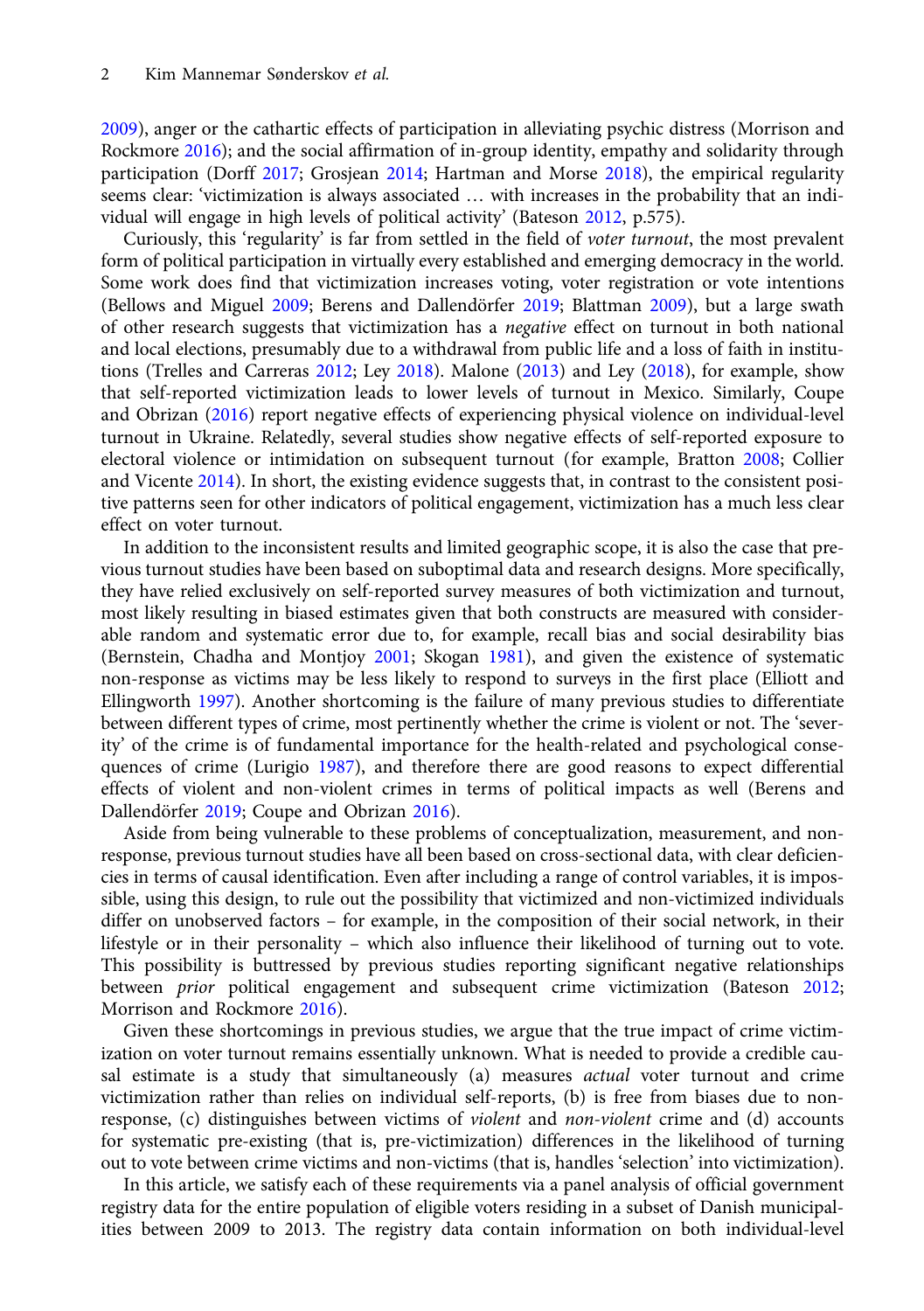turnout in the 2009 and 2013 municipal elections and victimization from various types of crime before, between and after these elections. We identify the causal effect of victimization by comparing changes in turnout from the municipal election in 2009 to the one in 2013 for those victimized between the two elections and two different counterfactual groups: (1) non-victims in the general population and (2) individuals who were victimized within a year after the 2013 election. The analysis shows that victimization from *violent* crime between the two elections increases the propensity to vote by approximately 2 to 3 percentage points, while victimization from non-violent crime does not affect turnout.

We further show that the positive within-individual effect of violent crime on turnout contrasts markedly with a large negative between-individual effect, indicating that previous crosssectional studies have likely been marred by substantial selection bias. The direction and consistency of the effects fit squarely with the view that exposure to violence has 'pro-social', positive consequences on political participation of all kinds. At the same time, the Danish context – a high-trust society with high-quality institutions and little of the organized crime, gang-related violence and ethnic conflicts found in other parts of the world – places possible limits on the external generalizability of the findings; we discuss these issues and implications for further work on crime victimization in the concluding section.

## Research Design, Data And Measurement

Our analysis relies on fine-grained individual-level administrative panel data from the official Danish population registries, which contain longitudinal information for everyone residing in Denmark, and which can be linked using (anonymized) official identification numbers.<sup>1</sup> We utilize highly reliable data on verified turnout in Danish municipal elections<sup>2</sup> in 2009 and 2013 as well as data on crime victimization and other covariates. Using registry-based population data eliminates or minimizes methodological concerns marring studies based on survey data. Importantly, non-response (including, in our case, panel attrition), which is inherent to survey research – and which likely biases the estimated relationship between crime victimization and turnout – is not an issue. Further, various measurement problems are significantly reduced. Official data on voter turnout is patently a more valid indicator than survey-based measures, which are prone to systematic and random measurement error due to various biases including recall bias and social desirability bias (Bernstein, Chadha and Montjoy [2001](#page-7-0)). Some of the same advantages apply to official government data on crime victimization. However, because crime victimization is not observed directly, but rather is reported to the police, government crime data does not pick up unreported crime. This is unlikely to be a major problem in the Danish context (at least comparatively speaking), where trust in the police and the quality of state institutions, which presumably covaries with the likelihood of reporting crime, is very high, and among the highest in Europe (Kääriäinen [2007](#page-8-0)).

Data on individual turnout is registered at each polling station in each municipality. We obtained access to turnout data from forty-four of ninety-eight Danish municipalities in 2009 and from all municipalities in 2013. This implies that our panel sample comprises the entire population of residents who were eligible to vote in 2009 and 2013, and who lived in one of the forty-four municipalities included in 2009. There are no significant differences between the municipalities included and not included in the data in 2009, although the former are slightly more populous, and inhabited by residents with somewhat higher socio-economic status

<sup>&</sup>lt;sup>1</sup> Access to the data is legally restricted under Danish law. Statistics Denmark must grant permission to an authorized Danish research institution to access its secure servers. The code used to analyze the data is available from the authors upon request.

<sup>&</sup>lt;sup>2</sup>While local politics and municipal elections are inconsequential in some contexts, this is not the case in Denmark. Around 50 per cent of public expenditures are spent in the municipalities. Local councils decide how to allocate resources to a range of important welfare services including childcare, schools and elderly care, and set the local tax rate.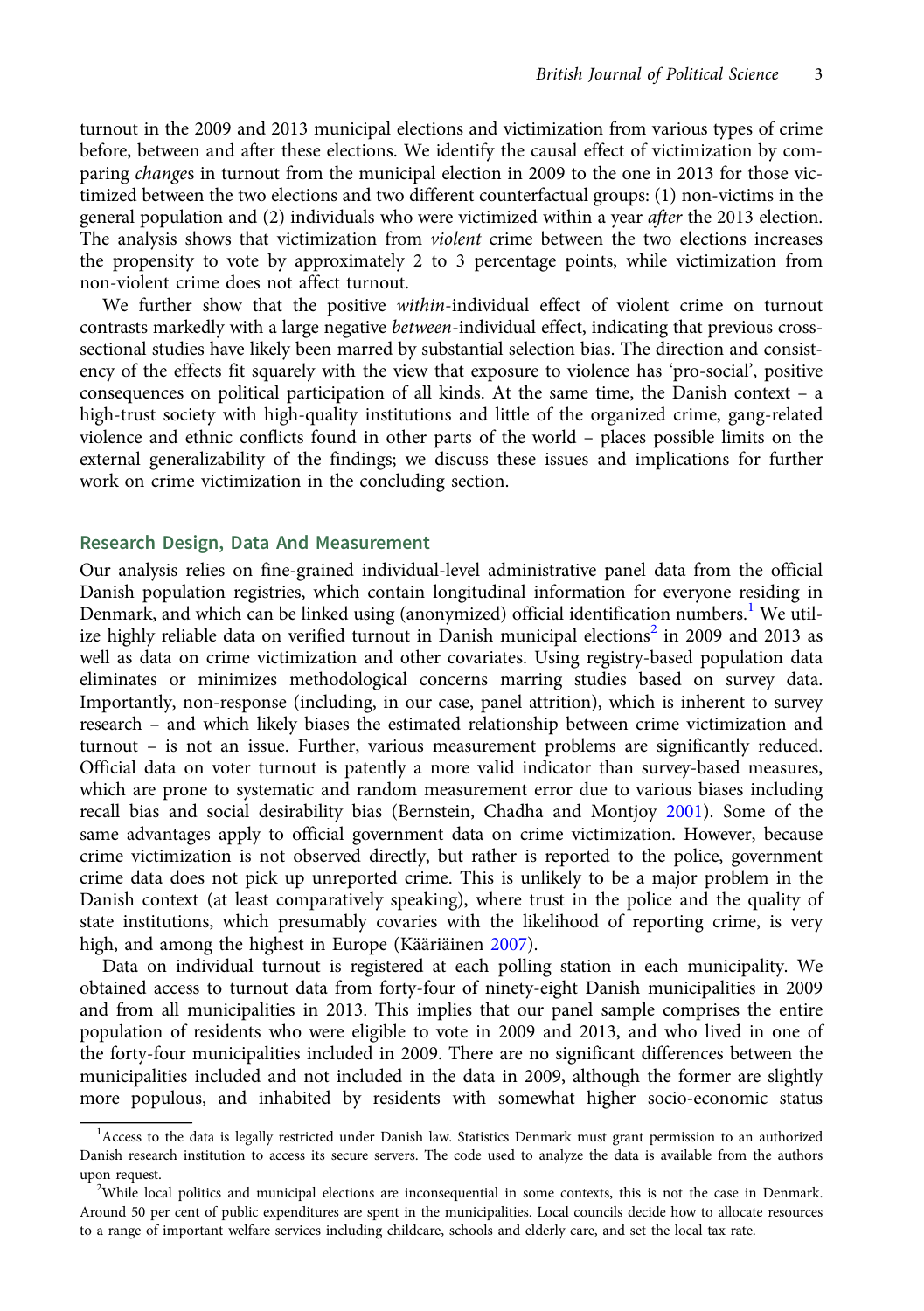(Bhatti, Danckert and Hansen [2017\)](#page-7-0). The overall turnout rate was 65.8 per cent in 2009 and 71.9 per cent in 2013, with virtually identical trends in turnout rates between the included and excluded municipalities (5.8 vs. 5.9 percentage point increase). This means that our results are likely to be generalizable to the entire Danish population of eligible voters. Appendix A in the online supplement describes the sample in further detail.

We measure crime victimization using a population-wide registry that records all crime incidents (including the identity of the victim) that were reported to the police from 2005 until 2014. The crime registries hold two essential qualities in relation to our research design. First, they index the type of crime in question in granular detail (see Appendix B for further information). We therefore know if someone has been the victim of a non-violent crime, for example fraud or pickpocketing, or a violent crime such as assault, robbery or a sexual offence. This enables us to examine the effect of violent and non-violent crime separately. The second key feature of the crime registers for our purposes is that they contain the exact date a given crime was committed, and whether it took place before, between or after the municipality elections we analyze. To eliminate the potential confounding from prior victimization and to control for other selection effects, we focus exclusively on those who were not victimized (from 2005 onwards) prior to the first election in 2009 (see Appendix A for details, and Visconti ([2019](#page-8-0)) for a similar measurement approach).

We analyze the two-wave panel data using an individual and time ('two-way') fixed effect estimator, which is identical to a difference-in-differences estimator.<sup>3</sup> In the first set of analyses, we compare changes in electoral turnout over time for those who were victimized between 2009 and 2013 and those who were not victimized during 2009–2013 or in subsequent years. Comparing changes, rather than differences in levels between the two groups at a given point in time, strengthens causal inference considerably, as it controls for stable unobserved pre-existing differences between those who were and those who were not victimized. The model identifies the causal effect of victimization under the assumption of parallel time trends for the two groups. That is, had they not been victimized, crime victims would have followed the same trend in turnout from 2009 to 2013 as non-victims. We buttress the plausibility of the parallel-trends assumption in these models by including standard time-varying variables as controls (all measured through the administrative registries): education, employment, income, citizenship and aggregate municipality victimization (see Appendix C for measurement details).

The parallel-trends assumption would be violated if some unobserved factor that is correlated with victimization also led to differential changes in turnout for the victims over time. To guard against this possibility, we estimate a second set of analyses using a different (smaller) comparison group - individuals who were victimized just after the 2013 election (until the end of 2014). This 'soon-to-be victimized' group provides a nearly ideal counterfactual group for those who were victimized before the last election, as they are presumably identical save for the plausibly random timing of their victimization. This means they are likely to have nearly identical values on all unobservables, even those that could conceivably produce violations of the parallel-trends assumption in a comparison of victims to non-victims in the general population.

We estimate the effects using a linear probability model, similar to many prominent studies of turnout (for example, Gerber, Green and Larimer [2008\)](#page-8-0). In a panel setup like ours, the linear

<sup>&</sup>lt;sup>3</sup>The causal effect  $\gamma$  of the 'treatment' D (i.e., being a crime victim between 2009 and 2013) is estimated using the following fixed effects model:  $(Y_{it} - \bar{Y}) = \beta_0 + \gamma (D_{it} - \bar{D}_i) + \beta_i (X_{ijt} - \bar{X}_{ij}) + (\varepsilon_{it} - \bar{\varepsilon}_i)$ , where  $\beta_0$  represents the predicted change (adjusted for the time-varying controls in X) in mean-deviated Y for the control group (where  $D_{it}$  is 0 in both waves), and  $\gamma$  represents the additional effect on mean-deviated Y from the mean-deviated value of D for the treatment group. In the two-wave case, this is equivalent to a pooled OLS difference-in-differences model predicting  $Y_{it}$  with the treatment group indicator  $D_i$ , a time indicator T equalling 0 in Wave 1 and 1 in Wave 2, and the interaction  $D_iT$ , with  $\gamma$  being the regression coefficient for the interaction term. It also yields an equivalent estimate of the causal effect  $γ$  in a two-wave panel model in first differences,  $\Delta Y_i = \alpha + \gamma D_i + \Delta X_{ii} + \varepsilon_i$ , where  $D_i$  is an indicator for whether individual *i* was victimized between Waves 1 and 2, and  $X_i$  are time-varying controls.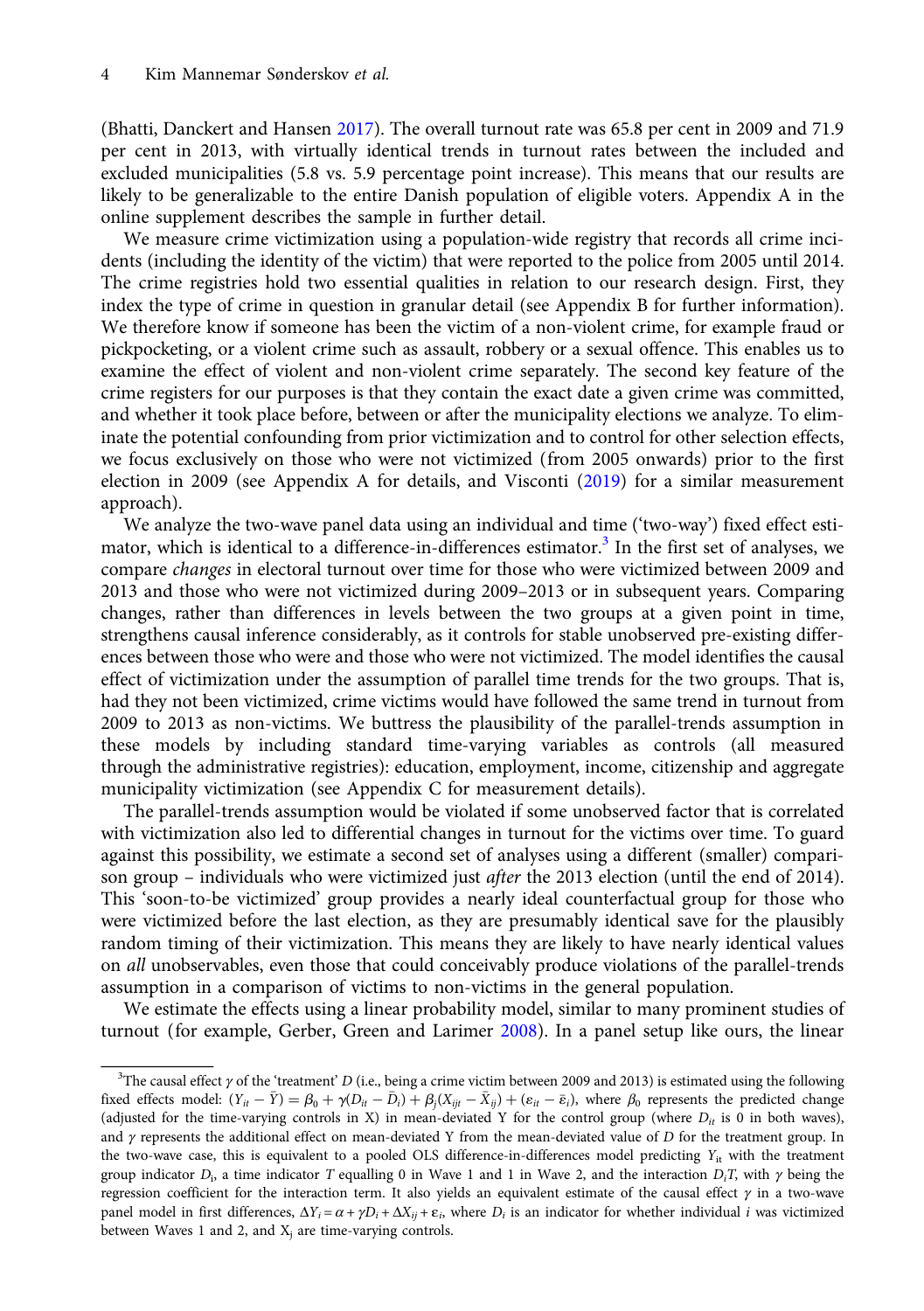probability model is preferable over a binary model because the latter excludes individuals without temporal variation on the turnout variable.

# Results

[Table 1](#page-5-0) presents the fixed effects estimates of the effect of crime victimization on the change in turnout in municipal elections in Denmark between 2009 and 2013 (coefficients for the control variables are reported in Appendix D). The *within* estimates reported in [Table 1](#page-5-0) are the predicted changes in turnout from 2009 to 2013 for those who were victimized between 2009 and 2013, over and above the changes among non-victims in the general population. Hence, a positive coefficient signifies that the trend for the victims is more positive (or less negative) than the trend for the control group. Model 1 displays the estimated effect of crime victimization in general, whereas Models 2 and 3 show the effect on violent and non-violent crime, respectively.

Model 1 shows a significant positive effect of crime victimization in general, with turnout rising by about half a percentage point. However, Models 2 and 3 make it clear that this effect is entirely driven by victimization from violent crime. The effect for violent crime reported in Model 3 is highly significant and amounts to an increase in turnout of almost 3 percentage points. By contrast, the effect of non-violent crime is virtually zero, not significantly different from zero, and significantly smaller than the estimate for violent crime. The estimated 3-percentage-point increase in turnout for violent crime is substantial, and roughly similar in magnitude to the effects of victimization on other indicators of political engagement reported by Bateson ([2012](#page-7-0), 576).

Model 4 replicates the within estimate for violent crime victimization using the random effects hybrid model (Bell and Jones [2015](#page-7-0)), which allows for the simultaneous estimation of both within-and between-individual effects.<sup>4</sup> Based on these results, [Figure 1](#page-5-0) shows the effect of violent crime by means of the predicted turnout levels in 2009 and 2013 for those victimized and not victimized between the two elections. $5$  From [Figure 1](#page-5-0) it is evident that while turnout increased in general from 2009 to 2013, it increased significantly more for those who were victims of violent crime between the two elections than for the group that was not victimized.

Model 4 and [Figure 1](#page-5-0) also indicate that the within-individual approach may account for why our results differ from some previous cross-sectional studies of the relationship between violent crime victimization and turnout. In contrast to the positive within-individual effect, the between-individual relationship is strongly *negative*: across the two elections, victims of violent crime are approximately 7 percentage points less likely to vote than non-victims, controlling for all other covariates in the model (including time-invariant controls typically used in crosssectional studies). This strongly suggests that much previous cross-sectional research has not sufficiently accounted for the differential turnout likelihood among individuals who experience violent crime; once these (unobserved) between-individual differences are taken into account, victimization from violent crime has a stimulating effect on subsequent voter turnout.

As described above, we also employ an alternative, and plausibly more similar, counterfactual group to those victimized in the 2009–2013 period – those who were victimized after the 2013 election (until the end of 2014). Model 5 in [Table 1](#page-5-0) shows the difference-in-differences estimate of the change in turnout for those who were victims of a violent crime between the two elections compared to the change among the 'soon-to-be' victimized group, with the same control

<sup>4</sup> The random effects hybrid model estimates a random intercept model that includes the effects of both the individual's average level of victimization across the two time periods (the 'between' effect), as well as the time-specific deviations from the overall average level (the 'within' effect):  $Y_{it} = \beta_0 + \gamma(D_{it} - \bar{D}_i) + \rho \bar{D}_i + \beta_i X_{it} + \theta_i + \varepsilon_{it}$ , where  $\gamma$  represents the within effect (identical to Model 3), represents the between effect, or the average across-wave differences between victims and nonvictims, and  $\theta_i$  represents the random individual-level intercept.

 $5T$ o minimize confounding of the between effect, and to make the analysis as comparable as possible to existing crosssectional studies, we include a number of additional time-invariant control variables (see Appendices C and D).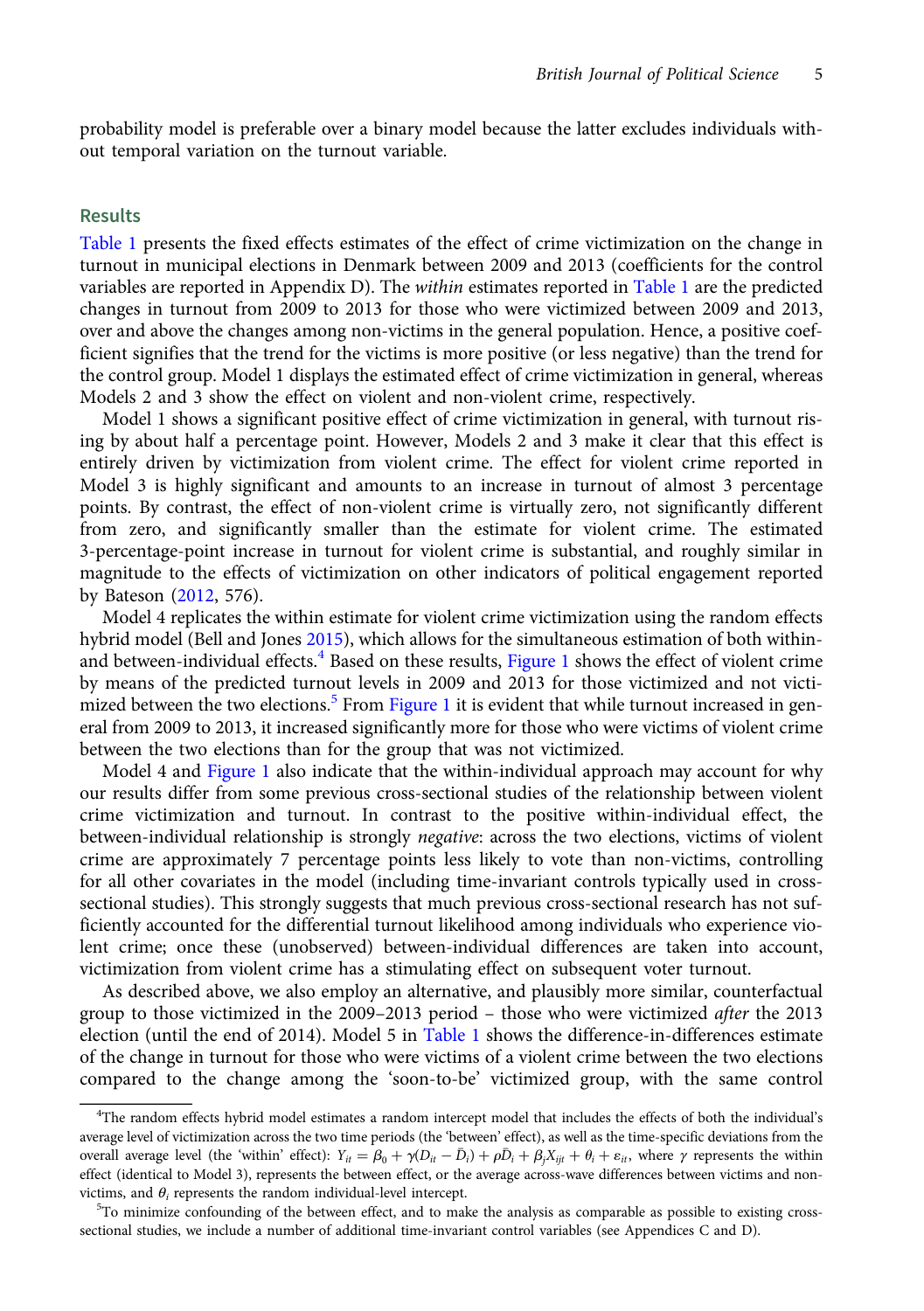#### <span id="page-5-0"></span>6 Kim Mannemar Sønderskov et al.

| Model<br>Victimization    | <b>Both</b> | C<br>Non-violent | 3<br>Violent | 4<br>Violent | 5<br>Violent   |
|---------------------------|-------------|------------------|--------------|--------------|----------------|
| Victim                    | $0.005*$    | $-0.002$         | $0.029***$   | $0.029***$   | $0.019*$       |
| -within                   | (2.56)      | $(-1.14)$        | (7.44)       | (7.44)       | (2.10)         |
| Victim                    |             |                  |              | $-0.150***$  | $-0.005$       |
| -between                  |             |                  |              | (–26.61)     | $(-0.40)$      |
| Constant                  | $0.611***$  | $0.610***$       | $0.606***$   | $-0.058***$  | $-0.303***$    |
|                           | (66.48)     | (65.83)          | (64.02)      | $(-18.96)$   | $(-12.59)$     |
| Time trend                | Yes         | Yes              | Yes          | Yes          | Yes            |
| Counter factual trend     | Non-victims | Non-victims      | Non-victims  | Non-victims  | Future victims |
| Time-variant covariates   | Yes         | Yes              | Yes          | Yes          | Yes            |
| Time-invariant covariates | No          | No               | No           | Yes          | Yes            |
| $N_{\text{individuals}}$  | 1,993,359   | 1,972,752        | 1,920,847    | 1,920,847    | 23,366         |

Note: t statistics in parentheses; two-sided tests. See Appendix A for details on sample sizes for each model, and Appendix D for the full results. \* p < 0.05, \*\* p < 0.01, \*\*\* p < 0.001

variables included as in the other models. We again find a positive and significant within-individual effect (1.9 percentage points) of being the victim of a violent crime on turnout. Further, the negligible between effect of victimization estimated using this counterfactual suggests that the two groups are indeed highly comparable. The robustness of the result using this plausibly identical counterfactual group gives strong confidence to the turnout-enhancing effect of violent crime victimization.

We probed the robustness of the effects of violent crime victimization in four ways (all reported in Appendix E). First, some citizens change locations between elections, and features of the new environment may confound exposure to crime. To assess this possibility, we restricted



Figure 1. Estimated trends in turnout Note: based on the estimates from Model 4.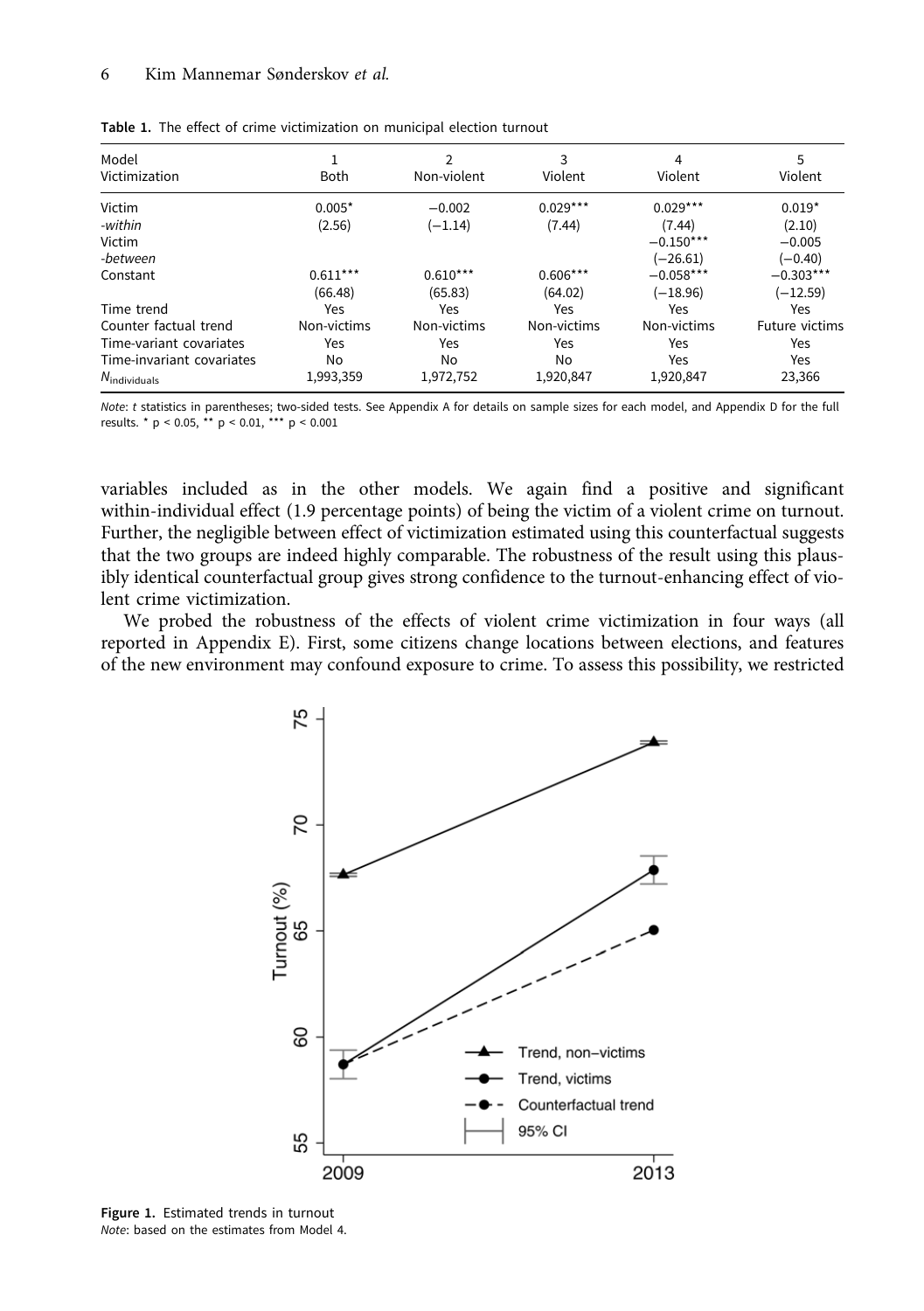our sample to non-movers. Secondly, we allowed for the effect of all covariates in Models 3 and 5 to vary across the two waves of the panel (that is, interacting the 2013 time dummy with all variables in the model). These models guard further against possible biases due to non-parallel trends in turnout between the victimized and non-victimized groups. Thirdly, it may be that victims are geographically concentrated in certain municipalities that, for unrelated reasons, show differential trends in turnout relative to areas with fewer victims. We therefore estimate a model that includes municipality fixed effects interacted with time, which allows for municipality-specific changes in turnout (Appendix Tables E1.3 and E2.3). Lastly, for reference, Appendix Tables E1.4 and E2.4 additionally report the results of Models 3 and 5 estimated without covariates. In all of these models, the effect of violent victimization remains positive, significant and highly similar to the results reported in [Table 1.](#page-5-0) Our analyses thus provide consistent support for our main finding – that being the victim of a violent crime increases electoral turnout – as the effect is robust to alternative model specifications, samples and comparison groups.

# Conclusion

Employing administrative panel data from the Danish population registries, we have shown that victimization from violent crime has a substantial positive effect on voter turnout. Our findings are consistent with the results from much previous work on political engagement aside from voting, but also add the important qualification that differentiating between types of crime is critical, as victimization from non-violent crime has virtually no effect. More broadly, our findings regarding victimization from violent crime provide further support for the emerging view that exposure to violence can have pro-social, positive participatory consequences for ordinary individuals (Bauer et al. [2016](#page-7-0)). Our results also highlight the benefits of using panel data as opposed to cross-sectional data to study the effect of crime victimization on political participation since this, as we have shown, leads to drastically different results. The large negative between-individual effect of victimization found here strongly suggests that much previous research in the field has failed to adequately address selection effects in the victimization–turnout relationship.

While the analysis has succeeded in identifying the direction and magnitude of the causal effect of crime victimization on voter turnout, we cannot yet pinpoint the specific mechanism underlying this effect. However, consistent with Bateson [\(2012\)](#page-7-0), our results suggest that instrumental (self-interest) concerns are not a key mechanism. From an instrumental perspective, the positive effect on turnout in municipal elections squares poorly with the fact that immediate crime-sanctioning mechanisms – law enforcement and sentencing policies – are not subject to local-level decisions in Denmark. Furthermore, given the difference between the consequences of violent and non-violent crime victimization that we identify here, mechanisms related to post-traumatic growth and anger appear to be more plausible candidates. Exploring how these processes, along with those related to identity affirmation and social solidarity, mediate the relationship between violent crime victimization and voter turnout are important tasks for future research.

While we have argued that our design constitutes a significant improvement over previous studies, it does have its own limitations. We have only examined victimization from crime incidents that were reported to the police, which does not take unreported crimes into account. We argued above, though, that under-reported victimization is not likely to be a major problem in Denmark; further, unless unobserved victimization both varies between our control and treatment groups and relates to changes in turnout, this should not result in biased estimates. A more significant concern is whether our results generalize to other types of elections and geographical settings. Given the relatively high salience of local elections in Denmark, we speculate that the effects found here are likely to hold for national elections as well; it may even be the case that the effects would be enhanced in those contexts, given victims' possible mobilization due to instrumental concerns or changes in their crime-oriented policy preferences that could be enacted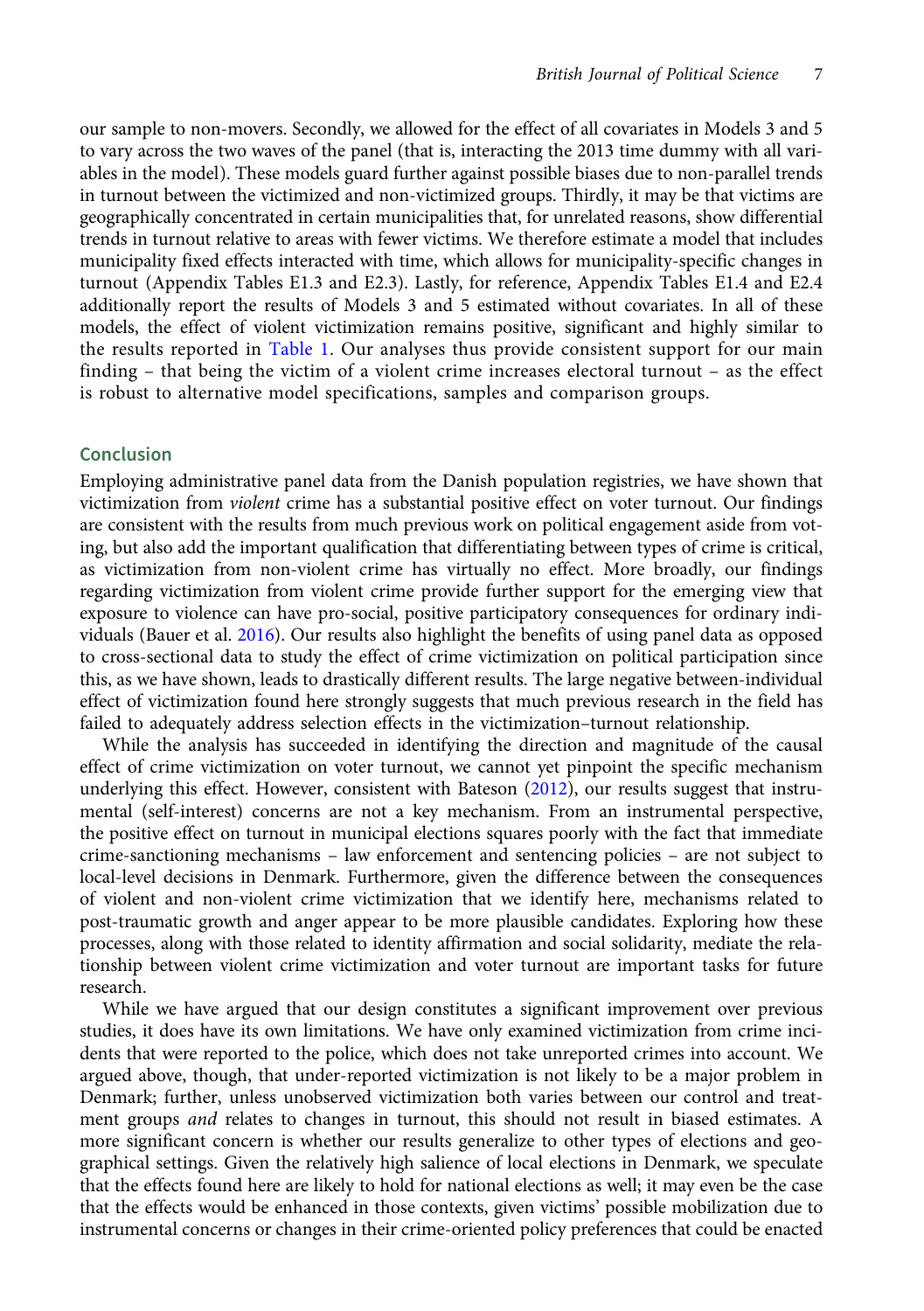<span id="page-7-0"></span>politically at the national level (Visconti [2019\)](#page-8-0). More generally, it seems reasonable to expect our findings from Denmark – from what we believe to be the first study of the effects of crime victimization on turnout in advanced democratic contexts – to be generalizable to similar types of crimes in other relatively low-crime Western societies with relatively well-functioning state institutions.

However, the results may travel less comfortably to settings where crime is of a different nature (for example, organized crime, crime originating in civil conflict or crime related to electoral violence), or where state–citizen relations are more strained: both factors might plausibly condition the effect of victimization on electoral turnout. We note that positive effects of victimization on registration and turnout have been found in several previous studies from conflict-laden contexts (for example, Bellows and Miguel 2009; Blattman 2009), but more rigorous research on this question in a variety of contexts is clearly needed in order to assess the generalizability of the turnout-enhancing effects of (violent) crime victimization reported here. Further, departing from our study's two-wave panel setup, future studies could be strengthened further via multiwave analyses that can accommodate individually varying pre-victimization turnout trajectories, and attempt to account more fully for possible biases due to unobserved time-varying confounders.

Finally, our results inescapably raise the provocative and seemingly paradoxical question of whether violent crime is good for democracy. Such a conclusion would be premature and too simplistic. For one, increased participation may not be accompanied by more democratic attitudes – in fact, sometimes the opposite (Bateson 2012, p. 583). Yet, in our view, this is not the most fruitful way of framing the question. Instead, a more reasonable – and sanguine – conclusion is that people are apparently willing and able to act politically, based on the hardships they experience.

Supplementary material. Access to the data is legally restricted under Danish law. Statistics Denmark must grant permission to an authorized Danish research institution to access its secure servers. The code used to analyze the data is available from the authors upon request. Online appendices are available at <https://doi.org/10.1017/S0007123420000162>.

Acknowledgements. The authors would like to thank Junghyun Lim for research assistance as well as discussants and participants at the meeting of the American Political Science Association in 2018, and participants at presentations at University of Copenhagen and Aarhus University.

## References

Bateson R (2012) Crime victimization and political participation. American Political Science Review 106(3), 570-586. Bauer M et al. (2016) Can war foster cooperation? Journal of Economic Perspectives 30(3), 249–274.

- Bell A and Jones K (2015) Explaining fixed effects: random effects modelling of time-series cross-sectional and panel data. Political Science Research and Methods 3(1), 133–155.
- Bellows J and Miguel E (2009) War and local collective action in Sierra Leone. Journal of Public Economics 93(11-12), 1144-1157.
- Berens S and Dallendörfer M (2019) Apathy or anger? How crime experience affects individual vote intention in Latin America and the Caribbean. Political Studies 67(4), 1010–1033.
- Bernstein R, Chadha A and Montjoy R (2001) Overreporting voting: why it happens and why it matters. Public Opinion Quarterly 65(1), 22–44.
- Bhatti Y, Danckert B and Hansen KM (2017) The context of voting: does neighborhood ethnic diversity affect turnout? Social Forces 95(3), 1127–1154.
- Blattman C (2009) From violence to voting: war and political participation in Uganda. American Political Science Review 103(2), 231–247.
- Bratton M (2008) Vote buying and violence in Nigerian election campaigns. Electoral Studies 27(4), 621-632.
- Collier P and Vicente P (2014) Votes and violence: evidence from a field experiment in Nigeria. Economic Journal 124(574), F327–F355.
- Coupe T and Obrizan M (2016) Violence and political outcomes in Ukraine: evidence from Sloviansk and Kramatorsk. Journal of Comparative Economics 44(1), 201–212.